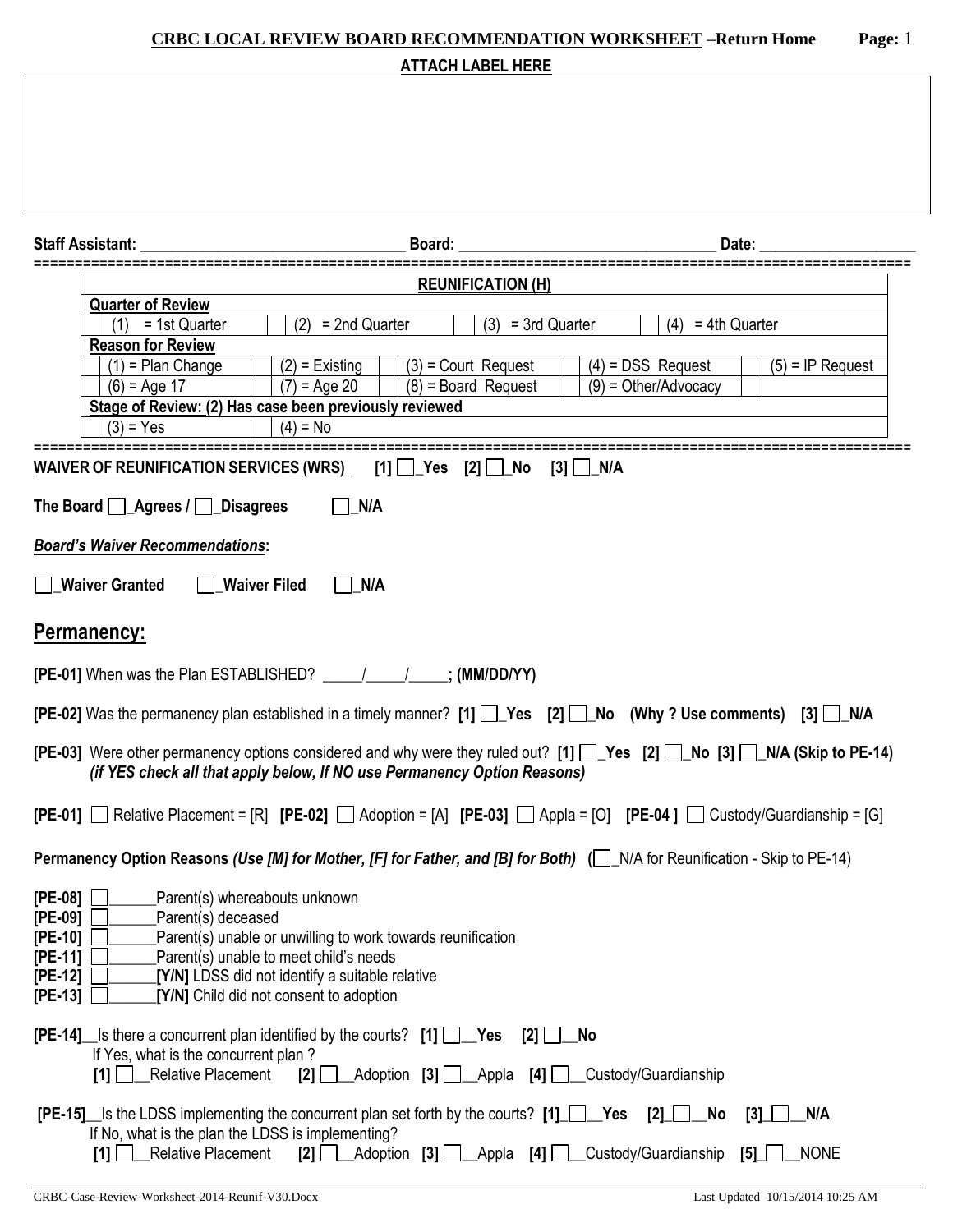**[PE-16]** Does the Local Board Agree that the appropriate Concurrent Planning took place according to State and Federal guidelines? **[1] \_Yes [2] \_No** 

**[PE-17]\_\_**Is Birth parent incarcerated ? **[1]\_\_ \_\_Yes [2]\_\_ \_\_No [3]\_\_ \_\_Unknown**

**[PE-18]\_\_**Did child consent to adoption ? [\_\_\_\_]

#### *(Use the codes below to enter above)*

| Code | <b>Description</b>                               |
|------|--------------------------------------------------|
|      | Yes                                              |
| 2    | Child DID NOT want to be adopted                 |
| 3    | N/A under age of consent                         |
|      | <b>Unknown</b>                                   |
| 5    | No, (medically fragile or mental health reasons) |
| ჩ    | Yes, with conditions                             |

|  | [PE-19] Did child receive adoptive counseling in last 6 months ? [1] Tes [2] No [3] TNA |  |
|--|-----------------------------------------------------------------------------------------|--|
|--|-----------------------------------------------------------------------------------------|--|

**[PE-20]\_\_** How long has the youth had a plan of **Reunification** ?

| [1] | 0 to 6 months     |
|-----|-------------------|
| [2] | 7 to 11 months    |
| [3] | 1 year to 2 years |
| [4] | 2 year to 3 years |
| [5] | 3 years or more   |

#### **Board's Permanency Recommendations**

| <b>[PE-21]</b> [1] Yes, The Board Agrees with the Departments Permanency plan.                                                            |  |  |  |  |
|-------------------------------------------------------------------------------------------------------------------------------------------|--|--|--|--|
| No, The Board Disagrees with the Departments Permanency plan.                                                                             |  |  |  |  |
| If NO, what Permanency Plan does the Board Recommend? And Why?                                                                            |  |  |  |  |
| <b>[PE-22] [1]</b> Relative Placement <b>[2]</b> Adoption [3] Appla [4] Custody/Guardianship                                              |  |  |  |  |
| [PE-23] Permanency Comments: (Use back page for more)                                                                                     |  |  |  |  |
|                                                                                                                                           |  |  |  |  |
|                                                                                                                                           |  |  |  |  |
| <b>Termination of Parental Rights (TPR)</b>                                                                                               |  |  |  |  |
| $[TP-01]$ Was TPR filed ? $[1]$ $[2]$ Yes $[2]$ $[2]$ No (Go to TPR Petition)                                                             |  |  |  |  |
| $[TP-02]$ If filed, was TPR filed timely ? $[1]$ $\Box$ Yes $[2]$ $\Box$ No<br>$[3]$ $\Box$ N/A                                           |  |  |  |  |
| $[3]$ $\Box$ N/A                                                                                                                          |  |  |  |  |
| <b>Filed Notice of Objection: (If TPR filed)</b>                                                                                          |  |  |  |  |
| $[TP-04]$ Mother $[1]$ $\Box$ Yes $[2]$ $\Box$ No $[3]$ $\Box$ N/A<br>[4] ∐_Unknown                                                       |  |  |  |  |
| $[TP-05]$ Father $[1]$ $\rightarrow$ Yes $[2]$ $\rightarrow$ No $[3]$ $\rightarrow$ N/A<br>$[4]$ $\Box$ Unknown                           |  |  |  |  |
| <b>[TP-06]</b> Was Publication made for Parent whose whereabouts are Unknown ? [1] $\sqrt{1}$ Yes [2]<br>No<br>$\lceil 3 \rceil$<br>  N/A |  |  |  |  |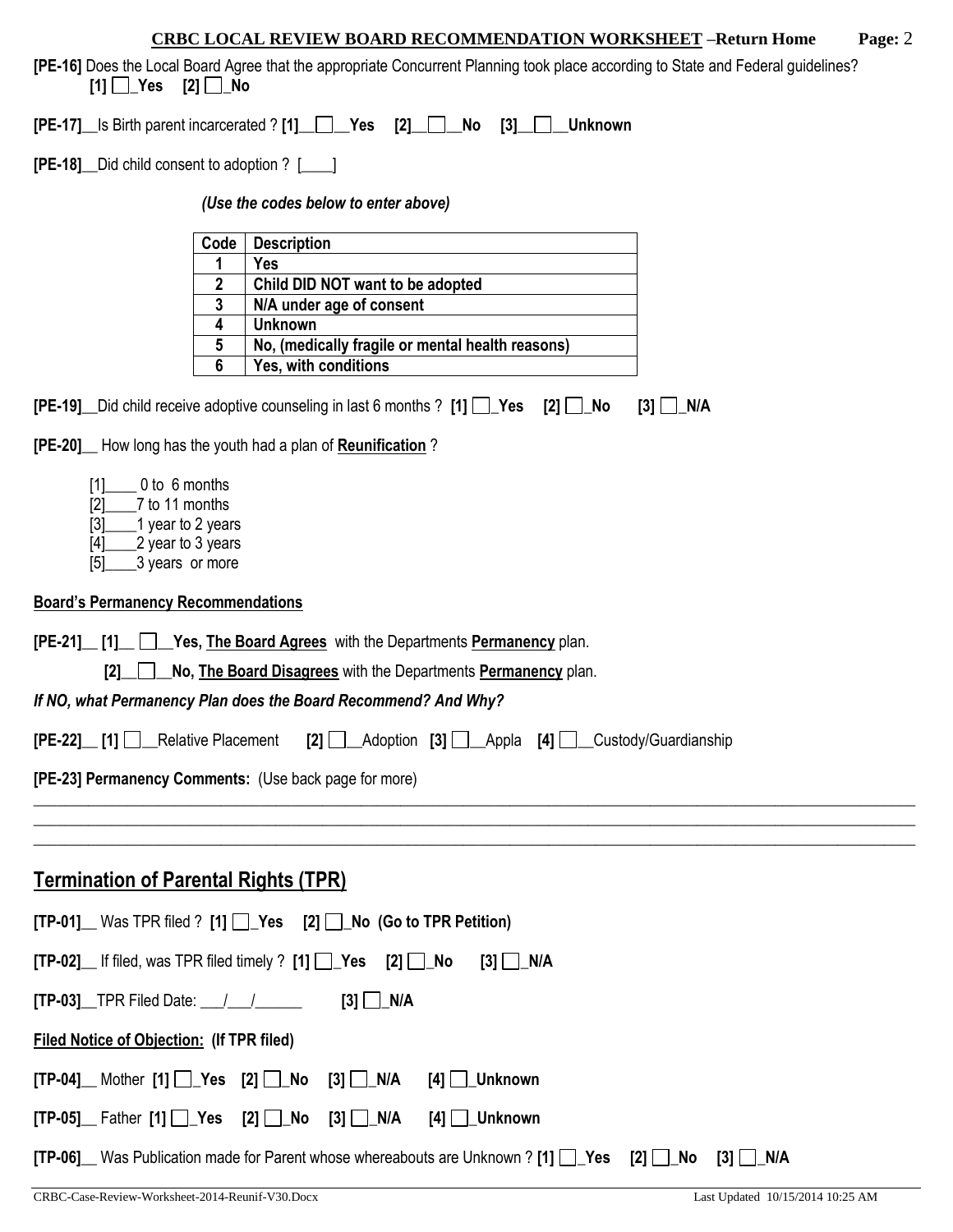| <b>TPR Filed</b>                                                                                                                                                                                                                               |
|------------------------------------------------------------------------------------------------------------------------------------------------------------------------------------------------------------------------------------------------|
| $[TP-07]$ TPR Hearing Date: $\angle$ / $\angle$ [3] $\Box$ N/A                                                                                                                                                                                 |
| $[TP-08]$ TPR Granted: $[1]$ $\bullet$ Yes $[2]$ No                                                                                                                                                                                            |
| $[TP-09]$ TPR Granted Date: $\frac{1}{\sqrt{2}}$                                                                                                                                                                                               |
| $[TP-10]$ Was TPR APPEALED ?: [1] $\Box$ Yes [2] $\Box$ No [3] $\Box$ N/A [4] $\Box$ Pending [5] $\Box$ Unknown                                                                                                                                |
| $[TP-11]$ Did Appeal delay TPR? $[1]$ Yes $[2]$ No $[3]$ N/A                                                                                                                                                                                   |
| [TP-12] Does Local Board Agree that TPR was done timely? [1] 1 Yes [2] 1 No                                                                                                                                                                    |
| <b>TPR Petition (Only if TPR is NOT Filed)</b>                                                                                                                                                                                                 |
| The Board recommends that a petition for TPR: $[TP-13]$ [1] be filed OR, [2] be granted                                                                                                                                                        |
| [TP-14] The Board finds that F.L. Article 5-525.1, applies, because it requires action for TPR due to;                                                                                                                                         |
| $[TP-14-a]$ [1] child in care 15 out of 22 months;<br>$[TP-14-b]$ $[2]$ abandoned infant;<br>[TP-14-c]_conviction/incarceration; [M] □_Mother [F] □_Father [B] □_Both.                                                                         |
| [TP-15] [1] NOT be filed OR, [2] NOT be granted because:<br>$[TP-16]$ $\Box$ $[1]$ the child has been placed with relatives,<br>[2] DSS failed to provide required reunification services, or<br>[3] there is a compelling reason not to file. |
| [TP-17] TPR Comments: (Use back page for more)                                                                                                                                                                                                 |
|                                                                                                                                                                                                                                                |
|                                                                                                                                                                                                                                                |
| <b>CASE PLANNING</b>                                                                                                                                                                                                                           |
| $[CP-01]$ Were efforts made to involve the family in the case planning process? [1] $\Box$ Yes<br>[2]<br><b>No</b>                                                                                                                             |
| <b>[CP-02]</b> Did the child have a Family Involvement Meeting (FIM) prior to entry? [1] $\Box$ Yes<br>[2]<br><b>Unknown</b>                                                                                                                   |
| If yes dates:<br>$[CP-03]$ (date#1)<br>$[CP-04]$ $(date#2)$<br>(data#3)<br>[CP-05]<br>$[CP-06]$ (date#4)                                                                                                                                       |
| <b>[CP-07]</b> If no, has a Family Involvement Meeting been scheduled? [1] <b>Pes</b><br>$\lbrack 2 \rbrack$<br><b>No</b>                                                                                                                      |
| [CP-08] Case Planning Comments: (Use back page for more)                                                                                                                                                                                       |
|                                                                                                                                                                                                                                                |

\_\_\_\_\_\_\_\_\_\_\_\_\_\_\_\_\_\_\_\_\_\_\_\_\_\_\_\_\_\_\_\_\_\_\_\_\_\_\_\_\_\_\_\_\_\_\_\_\_\_\_\_\_\_\_\_\_\_\_\_\_\_\_\_\_\_\_\_\_\_\_\_\_\_\_\_\_\_\_\_\_\_\_\_\_\_\_\_\_\_\_\_\_\_\_\_\_\_\_\_\_\_\_\_\_\_\_\_\_\_\_\_\_ \_\_\_\_\_\_\_\_\_\_\_\_\_\_\_\_\_\_\_\_\_\_\_\_\_\_\_\_\_\_\_\_\_\_\_\_\_\_\_\_\_\_\_\_\_\_\_\_\_\_\_\_\_\_\_\_\_\_\_\_\_\_\_\_\_\_\_\_\_\_\_\_\_\_\_\_\_\_\_\_\_\_\_\_\_\_\_\_\_\_\_\_\_\_\_\_\_\_\_\_\_\_\_\_\_\_\_\_\_\_\_\_\_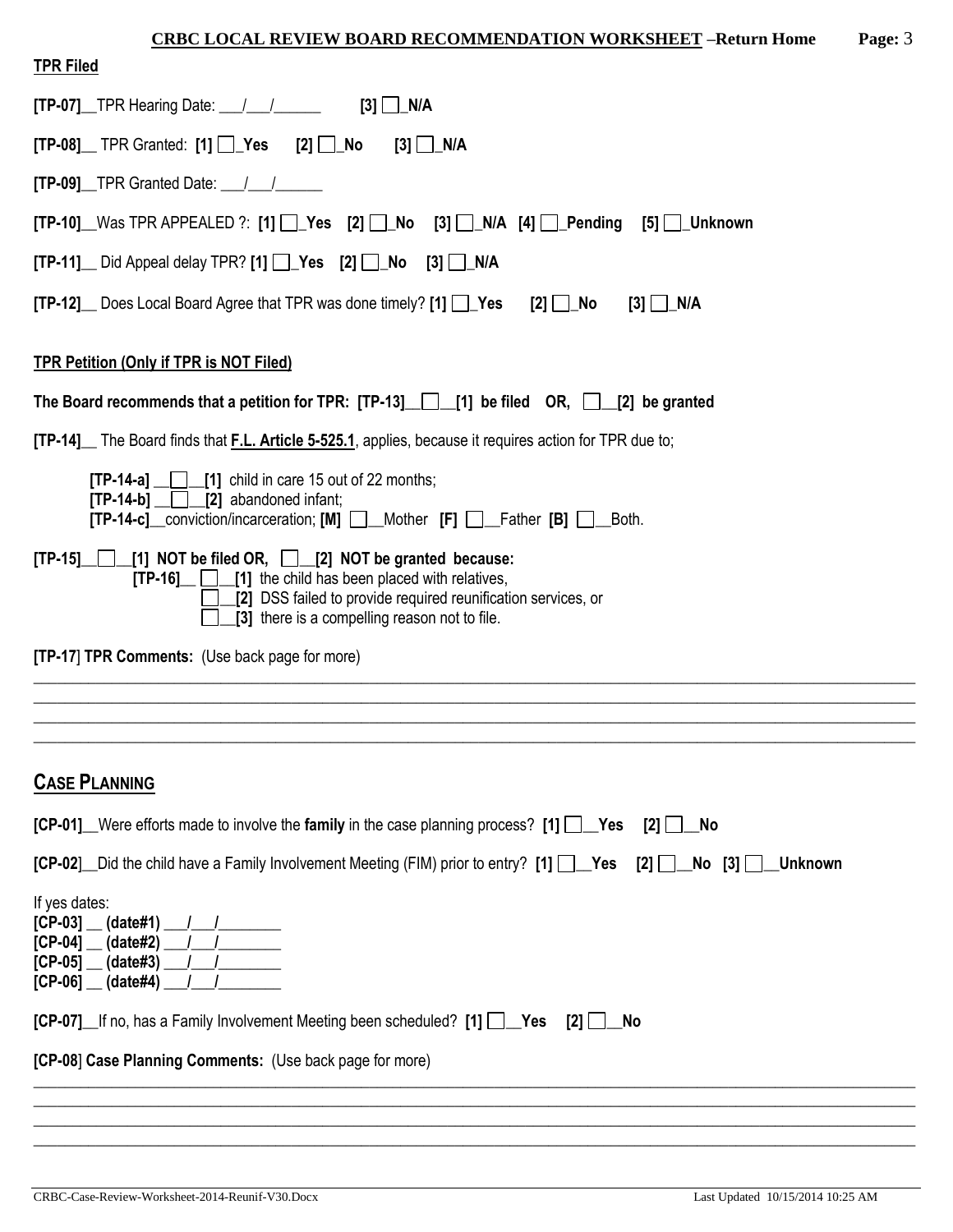| <b>CRBC LOCAL REVIEW BOARD RECOMMENDATION WORKSHEET -Return Home</b> | Page: 4 |
|----------------------------------------------------------------------|---------|
|                                                                      |         |

### **SERVICE AGREEMENT**

**[SA-01]\_\_**Is there a signed service agreement ?

 $\begin{bmatrix} 11 \end{bmatrix}$   $\begin{bmatrix} \begin{bmatrix} \end{bmatrix}$  Yes  $\begin{bmatrix} 2 \end{bmatrix}$   $\begin{bmatrix} \end{bmatrix}$  No

**[4]\_\_ \_\_Worker reported signed service agreement but did not provide documentation to support.** 

**[SA-02]\_\_**If there is a signed service agreement, **who SIGNED it** ? **(Check all that apply)**

| Youth<br>[1]              |  |
|---------------------------|--|
| <b>Mother</b><br>[2]      |  |
| <b>Father</b><br>[3]      |  |
| <b>Both</b><br>$[4]$      |  |
| <b>Relative</b><br>$[5]$  |  |
| Guardian<br>[6]           |  |
| <b>Fictive Kin</b><br>[7] |  |
| <b>Other</b><br>[8]       |  |

**[SA-03]\_\_**Date of last signed service agreement **\_\_\_/\_\_\_/\_\_\_\_\_\_\_\_ (MM/DD/YYYY)**

**[SA-04**] **Service Agreement Comments:** (Use back page for more)

**Emancipation/Independence:** *(Is Child 14 years old and older?)* **[1]\_\_ \_Yes [2]\_\_ \_No (SKIP Section )**

\_\_\_\_\_\_\_\_\_\_\_\_\_\_\_\_\_\_\_\_\_\_\_\_\_\_\_\_\_\_\_\_\_\_\_\_\_\_\_\_\_\_\_\_\_\_\_\_\_\_\_\_\_\_\_\_\_\_\_\_\_\_\_\_\_\_\_\_\_\_\_\_\_\_\_\_\_\_\_\_\_\_\_\_\_\_\_\_\_\_\_\_\_\_\_\_\_\_\_\_\_\_\_\_\_\_\_\_\_\_\_\_\_ \_\_\_\_\_\_\_\_\_\_\_\_\_\_\_\_\_\_\_\_\_\_\_\_\_\_\_\_\_\_\_\_\_\_\_\_\_\_\_\_\_\_\_\_\_\_\_\_\_\_\_\_\_\_\_\_\_\_\_\_\_\_\_\_\_\_\_\_\_\_\_\_\_\_\_\_\_\_\_\_\_\_\_\_\_\_\_\_\_\_\_\_\_\_\_\_\_\_\_\_\_\_\_\_\_\_\_\_\_\_\_\_\_ \_\_\_\_\_\_\_\_\_\_\_\_\_\_\_\_\_\_\_\_\_\_\_\_\_\_\_\_\_\_\_\_\_\_\_\_\_\_\_\_\_\_\_\_\_\_\_\_\_\_\_\_\_\_\_\_\_\_\_\_\_\_\_\_\_\_\_\_\_\_\_\_\_\_\_\_\_\_\_\_\_\_\_\_\_\_\_\_\_\_\_\_\_\_\_\_\_\_\_\_\_\_\_\_\_\_\_\_\_\_\_\_\_ \_\_\_\_\_\_\_\_\_\_\_\_\_\_\_\_\_\_\_\_\_\_\_\_\_\_\_\_\_\_\_\_\_\_\_\_\_\_\_\_\_\_\_\_\_\_\_\_\_\_\_\_\_\_\_\_\_\_\_\_\_\_\_\_\_\_\_\_\_\_\_\_\_\_\_\_\_\_\_\_\_\_\_\_\_\_\_\_\_\_\_\_\_\_\_\_\_\_\_\_\_\_\_\_\_\_\_\_\_\_\_\_\_

| Code | <b>Description</b>               |
|------|----------------------------------|
|      | Yes                              |
| 2    | No                               |
| 3    | <b>Medically Fragile</b>         |
| 4    | <b>Mental Health Reasons</b>     |
| 5    | No, in Juvenile Justice Facility |
| 6    | <b>Correctional Facility</b>     |
|      | OTHER:                           |

**[EI-01]\_\_**Is youth receiving appropriate services to adequately prepare for independent living when the he/she leaves out-of-home care? **[\_\_\_\_] (Use the codes above)**

| [EI-02] Has LDSS or another agency assessed youth for independent living skills? [1631 (Use the codes above) |  |  |
|--------------------------------------------------------------------------------------------------------------|--|--|
| [EI-03] Is youth receiving required Independent Living Skills? [1] Tes [2] No [3] NA                         |  |  |

**[EI-04]\_\_**Does Board agree that youth is receiving appropriate Independent Living Skills? **[1]\_\_ \_Yes [2]\_\_ \_No [3]\_\_ \_N/A**

\_\_\_\_\_\_\_\_\_\_\_\_\_\_\_\_\_\_\_\_\_\_\_\_\_\_\_\_\_\_\_\_\_\_\_\_\_\_\_\_\_\_\_\_\_\_\_\_\_\_\_\_\_\_\_\_\_\_\_\_\_\_\_\_\_\_\_\_\_\_\_\_\_\_\_\_\_\_\_\_\_\_\_\_\_\_\_\_\_\_\_\_\_\_\_\_\_\_\_\_\_\_\_\_\_\_\_\_\_\_\_\_\_ \_\_\_\_\_\_\_\_\_\_\_\_\_\_\_\_\_\_\_\_\_\_\_\_\_\_\_\_\_\_\_\_\_\_\_\_\_\_\_\_\_\_\_\_\_\_\_\_\_\_\_\_\_\_\_\_\_\_\_\_\_\_\_\_\_\_\_\_\_\_\_\_\_\_\_\_\_\_\_\_\_\_\_\_\_\_\_\_\_\_\_\_\_\_\_\_\_\_\_\_\_\_\_\_\_\_\_\_\_\_\_\_\_

\_\_\_\_\_\_\_\_\_\_\_\_\_\_\_\_\_\_\_\_\_\_\_\_\_\_\_\_\_\_\_\_\_\_\_\_\_\_\_\_\_\_\_\_\_\_\_\_\_\_\_\_\_\_\_\_\_\_\_\_\_\_\_\_\_\_\_\_\_\_\_\_\_\_\_\_\_\_\_\_\_\_\_\_\_\_\_\_\_\_\_\_\_\_\_\_\_\_\_\_\_\_\_\_\_\_\_\_\_\_\_\_\_

# **[EI-05**] **Emancipation/Independence Comments:** (Use back page for more)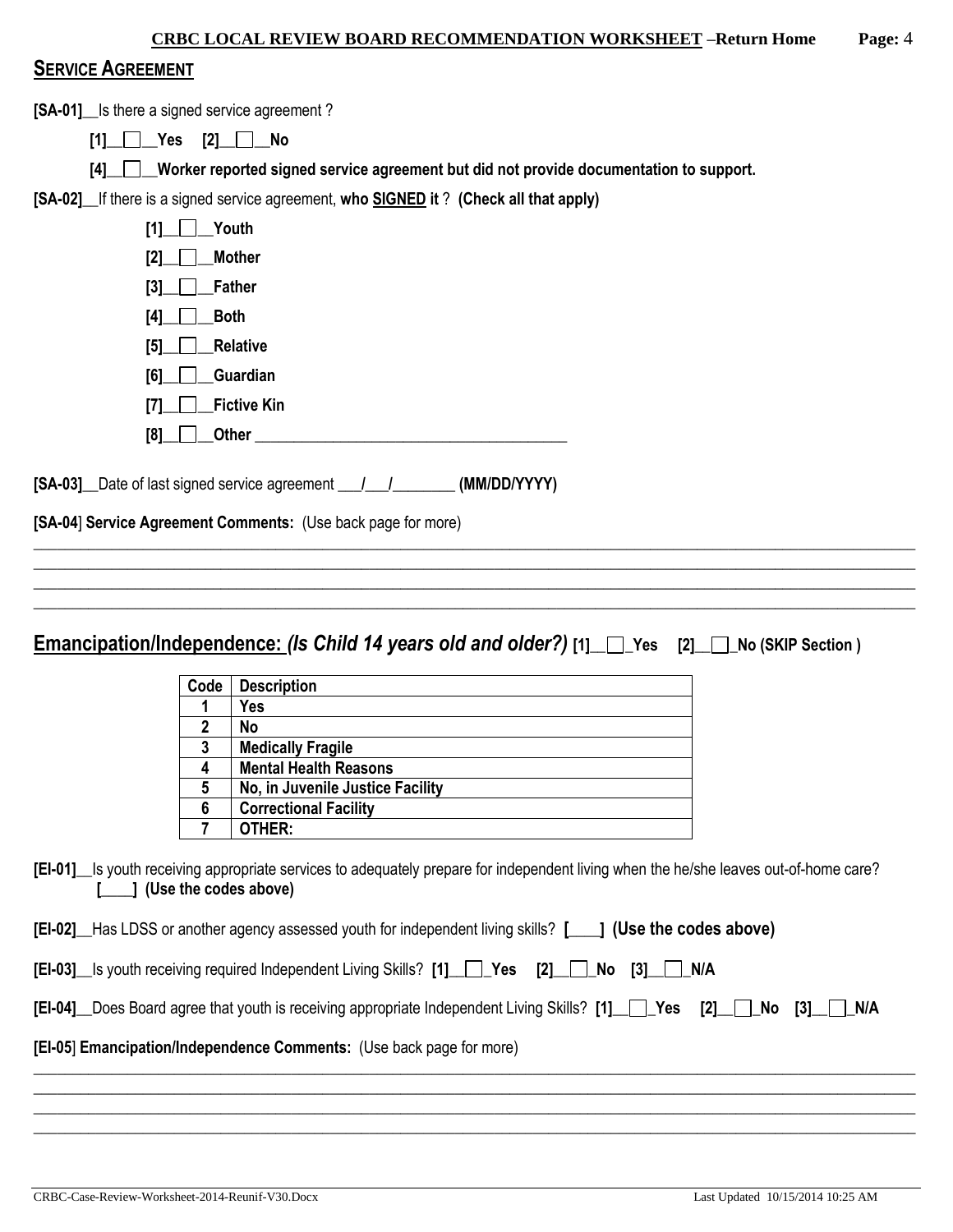# **Supportive Services**

Are appropriate services being offered to:

| [SS-A] Child:             | $[1]$ $\Box$ Yes $[2]$ $\Box$ No                                                                                   |  |
|---------------------------|--------------------------------------------------------------------------------------------------------------------|--|
| [SS-B]_Foster/Kin Family: | $[1]$ $\Box$ Yes $[2]$ $\Box$ No                                                                                   |  |
| [SS-C]__Birth Family:     | $[1]$ $\begin{array}{ c c c c c } \hline \end{array}$ Yes $[2]$ $\begin{array}{ c c c c c } \hline \end{array}$ No |  |

**[3]**  $\Box$ **N/A (Not placed in foster family setting)** 

**(If YES, choose the services below)** 

| <b>DESCRIPTION</b>                      |            | <b>CHILD</b> |            | <b>FOSTER</b> |            | <b>BIRTH</b> |
|-----------------------------------------|------------|--------------|------------|---------------|------------|--------------|
| $[SS-01]$ $(1)$ Housing                 | [SS-CHO]   |              | $[SS-FHO]$ |               | $[SS-BHO]$ |              |
| $[SS-02]$ $(2)$ Medical                 | [SS-CME]   |              | [SS-FME]   |               | [SS-BME]   |              |
| $[SS-03]$ $(3)$ Mental Health           | [SS-CMH]   |              | [SS-FMH]   |               | [SS-BMH]   |              |
| [SS-04] (4) Educational                 | [SS-CED]   |              | [SS-FED]   |               | [SS-BED]   |              |
| $[SS-05]$ $(5)$ Employment              | [SS-CEM]   |              | [SS-FEM]   |               | [SS-BEM]   |              |
| $[SS-06]$<br>$(6)$ Special Needs        | [SS-CSN]   |              | [SS-FSN]   |               | [SS-BSN]   |              |
| [SS-07] (7) Referral to DDA             | [SS-CDA]   |              | $[SS-FDA]$ |               | [SS-BDA]   |              |
| [SS-08] (8) Referral to DORS            | [SS-CDR]   |              | [SS-FDR]   |               | [SS-BDR]   |              |
| [SS-09] (9) Other (Specify in Comments) | $[SS-COT]$ |              | $[SS-FOT]$ |               | $[SS-BOT]$ |              |
| [SS-10] (10) Visitation                 | $[SS-COO]$ |              | $[SS-FOO]$ |               | $[SS-BOO]$ |              |
| [SS-11] (11) Substance Abuse            | $[SS-CSA]$ |              | $[SS-FSA]$ |               | $[SS-BSA]$ |              |

| [SS-12] _Does the Board recommend that the identified services continue during aftercare? [1] [ _ _ Yes [2] [ _ _ No |  |  |
|----------------------------------------------------------------------------------------------------------------------|--|--|
|----------------------------------------------------------------------------------------------------------------------|--|--|

### **[SS-13**] \_\_**Supportive Services Comments:** (Use back page for more)

| Siblings |  |
|----------|--|
|          |  |

| [SB-01] Does child/youth have siblings with a permanency plan ? [1] [[Nestlow State 1] No If Yes How many siblings?                                                                                                         |
|-----------------------------------------------------------------------------------------------------------------------------------------------------------------------------------------------------------------------------|
| <b>[SB-02]</b> Are siblings being reviewed together ? [1] $\Box$ Yes [2] $\Box$ No (If no explain in comments below)                                                                                                        |
|                                                                                                                                                                                                                             |
|                                                                                                                                                                                                                             |
| [SB-05] If siblings do not reside with child/youth, have efforts been made to place siblings together?<br>$[1]$ Yes $[2]$ No (If no, explain in comments below)                                                             |
| [SB-06] Does child/youth have visits with siblings who do not reside together? [1] [SB-06] Does child/youth have visits with siblings who do not reside together? [1] [Ses [2] [SB-06] No (If no explain in comments below) |
| [SB-07] Does child/youth have visits with siblings who are not in care? [1] Yes [2] No (If no explain in comments below)<br>$[3]$ Unknown                                                                                   |
| [SB-08] Sibling Comments: (Use back page for more)                                                                                                                                                                          |
|                                                                                                                                                                                                                             |

\_\_\_\_\_\_\_\_\_\_\_\_\_\_\_\_\_\_\_\_\_\_\_\_\_\_\_\_\_\_\_\_\_\_\_\_\_\_\_\_\_\_\_\_\_\_\_\_\_\_\_\_\_\_\_\_\_\_\_\_\_\_\_\_\_\_\_\_\_\_\_\_\_\_\_\_\_\_\_\_\_\_\_\_\_\_\_\_\_\_\_\_\_\_\_\_\_\_\_\_\_\_\_\_\_\_\_\_\_\_\_\_\_

\_\_\_\_\_\_\_\_\_\_\_\_\_\_\_\_\_\_\_\_\_\_\_\_\_\_\_\_\_\_\_\_\_\_\_\_\_\_\_\_\_\_\_\_\_\_\_\_\_\_\_\_\_\_\_\_\_\_\_\_\_\_\_\_\_\_\_\_\_\_\_\_\_\_\_\_\_\_\_\_\_\_\_\_\_\_\_\_\_\_\_\_\_\_\_\_\_\_\_\_\_\_\_\_\_\_\_\_\_\_\_\_\_ \_\_\_\_\_\_\_\_\_\_\_\_\_\_\_\_\_\_\_\_\_\_\_\_\_\_\_\_\_\_\_\_\_\_\_\_\_\_\_\_\_\_\_\_\_\_\_\_\_\_\_\_\_\_\_\_\_\_\_\_\_\_\_\_\_\_\_\_\_\_\_\_\_\_\_\_\_\_\_\_\_\_\_\_\_\_\_\_\_\_\_\_\_\_\_\_\_\_\_\_\_\_\_\_\_\_\_\_\_\_\_\_\_ \_\_\_\_\_\_\_\_\_\_\_\_\_\_\_\_\_\_\_\_\_\_\_\_\_\_\_\_\_\_\_\_\_\_\_\_\_\_\_\_\_\_\_\_\_\_\_\_\_\_\_\_\_\_\_\_\_\_\_\_\_\_\_\_\_\_\_\_\_\_\_\_\_\_\_\_\_\_\_\_\_\_\_\_\_\_\_\_\_\_\_\_\_\_\_\_\_\_\_\_\_\_\_\_\_\_\_\_\_\_\_\_\_ \_\_\_\_\_\_\_\_\_\_\_\_\_\_\_\_\_\_\_\_\_\_\_\_\_\_\_\_\_\_\_\_\_\_\_\_\_\_\_\_\_\_\_\_\_\_\_\_\_\_\_\_\_\_\_\_\_\_\_\_\_\_\_\_\_\_\_\_\_\_\_\_\_\_\_\_\_\_\_\_\_\_\_\_\_\_\_\_\_\_\_\_\_\_\_\_\_\_\_\_\_\_\_\_\_\_\_\_\_\_\_\_\_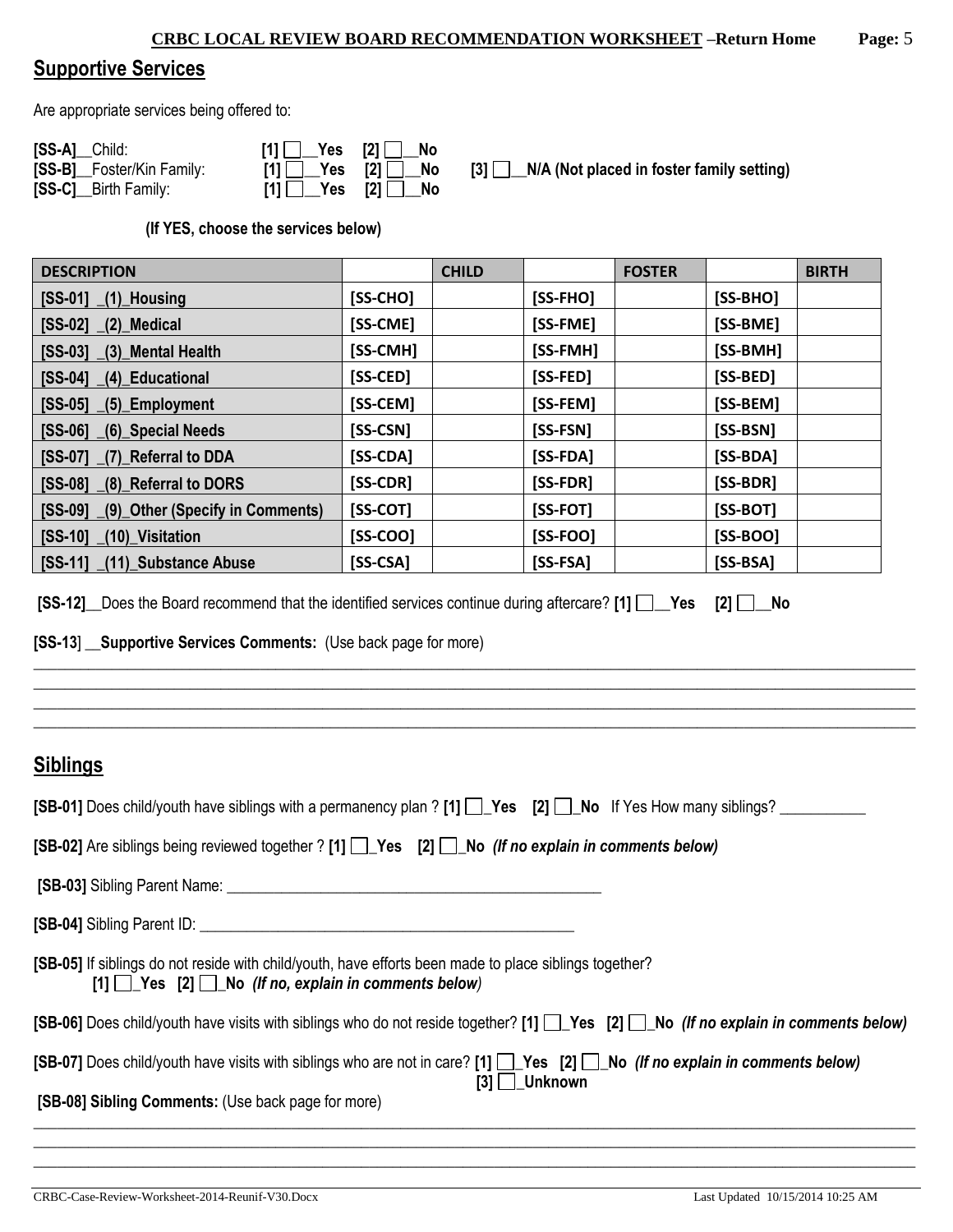# **LIVING ARRANGEMENT**

**[LA-02]** If child is currently in a Living Arrangement, where does the child reside: *(choose one)* **= [ ]**

| Code | <b>Description</b>                                                    |
|------|-----------------------------------------------------------------------|
|      |                                                                       |
| 00   | N/A                                                                   |
| 40   | College                                                               |
| 41   | Correctional Institution                                              |
| 42   | Halfway House                                                         |
| 43   | Homeless Shelter                                                      |
| 44   | Own Home/Apartment                                                    |
| 45   | ICPC Adoptive Home (incoming) - DO NOT USE FOR Out of Home Placement  |
| 46   | ICPC Foster Home (incoming) - DO NOT USE FOR Out of Home Placement    |
| 47   | Inpatient Psychiatric Care                                            |
| 48   | <b>Inpatient Medical Care</b>                                         |
| 49   | <b>Job Corps</b>                                                      |
| 50   | Runway                                                                |
| 51   | Relative Home - DO NOT USE FOR Out of Home Placement                  |
| 52   | Respite Care- Not Psychiatric Respite                                 |
| 53   | <b>Secure Detention Facility</b>                                      |
| 54   | Father's Home - DO NOT USE FOR Out of Home Placement                  |
| 55   | Father and Stepmother/Paramour - DO NOT USE FOR Out of Home Placement |
| 56   | Mother's Home - DO NOT USE FOR Out of Home Placement                  |
| 57   | Mother and Father's Home - DO NOT USE FOR Out of Home Placement       |
| 58   | Mother and Stepfather/Paramour - DO NOT USE FOR Out of Home Placement |
| 59   | Trial Home Visit (Aftercare)                                          |
| 99   | Other                                                                 |
|      |                                                                       |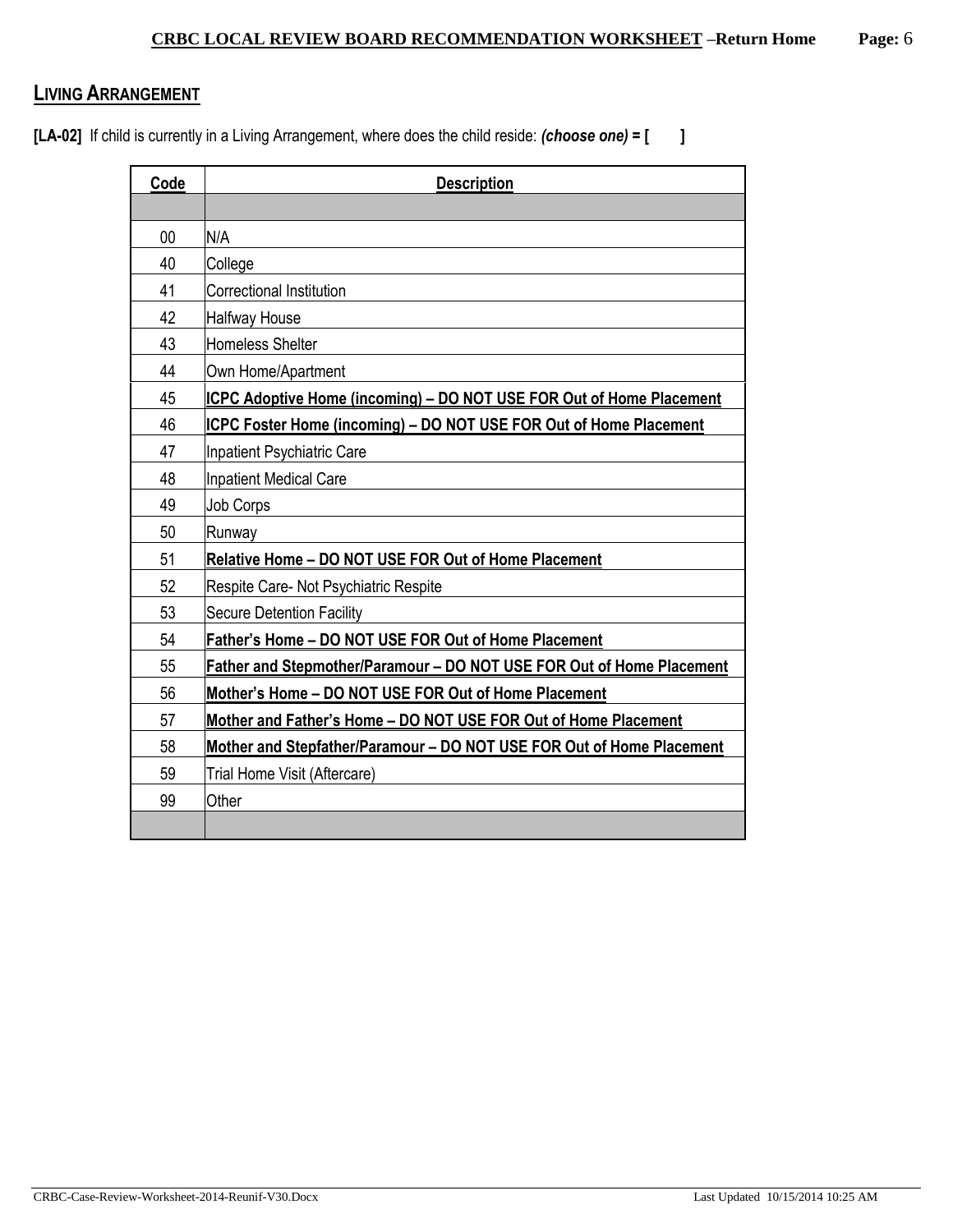# **Placement**

**(Use other and identify any category not listed below. If child is on runaway status and will return to one of the placement types listed below when returned check the appropriate category below)**.

**[PL-01]** Child's current placement is: *(choose one)* **= [ ]**

|                                                                                     | Code         | <b>Description</b>                                                                                                               |          | <b>Description</b>                                                                                         |  |  |  |  |
|-------------------------------------------------------------------------------------|--------------|----------------------------------------------------------------------------------------------------------------------------------|----------|------------------------------------------------------------------------------------------------------------|--|--|--|--|
|                                                                                     |              | <b>Family Homes</b>                                                                                                              |          | <b>Group Homes</b>                                                                                         |  |  |  |  |
|                                                                                     | 41           | <b>Emergency Foster Home Care</b>                                                                                                | 50       | <b>Alternative Living Units</b>                                                                            |  |  |  |  |
|                                                                                     | 42           | Formal Kinship Care                                                                                                              | 51       | <b>Emergency Group Shelter Care</b>                                                                        |  |  |  |  |
|                                                                                     | 43           | Intermediate Foster Care                                                                                                         | 52       | <b>Residential Group Homes</b>                                                                             |  |  |  |  |
|                                                                                     | 44           | Pre-Finalized Adoptive Home                                                                                                      | 53       | <b>Teen Mother Programs</b>                                                                                |  |  |  |  |
|                                                                                     | 45           | Refugee Child                                                                                                                    | 54       | <b>Therapeutic Group Homes</b>                                                                             |  |  |  |  |
|                                                                                     | 46           | Regular Foster Care                                                                                                              | 55       | Independent Living Residential Program                                                                     |  |  |  |  |
| 47<br>Restricted (Relative) Foster Care                                             |              |                                                                                                                                  |          |                                                                                                            |  |  |  |  |
| 48<br><b>Residential Treatment Centers</b><br><b>Treatment Foster Care</b>          |              |                                                                                                                                  |          |                                                                                                            |  |  |  |  |
| 49<br>Treatment Foster Care (Private)<br>56<br><b>Residential Treatment Centers</b> |              |                                                                                                                                  |          |                                                                                                            |  |  |  |  |
|                                                                                     |              |                                                                                                                                  |          |                                                                                                            |  |  |  |  |
| <b>SILA</b>                                                                         |              |                                                                                                                                  |          |                                                                                                            |  |  |  |  |
|                                                                                     | 57           | Relative                                                                                                                         |          |                                                                                                            |  |  |  |  |
| 58<br>Non-Relative                                                                  |              |                                                                                                                                  |          |                                                                                                            |  |  |  |  |
| 59<br>Own Dwelling                                                                  |              |                                                                                                                                  |          |                                                                                                            |  |  |  |  |
|                                                                                     |              |                                                                                                                                  |          |                                                                                                            |  |  |  |  |
| 99<br><b>OTHER</b>                                                                  |              |                                                                                                                                  |          |                                                                                                            |  |  |  |  |
|                                                                                     |              |                                                                                                                                  |          |                                                                                                            |  |  |  |  |
|                                                                                     |              | [PL-02] lf OTHER, please specify:                                                                                                |          |                                                                                                            |  |  |  |  |
|                                                                                     |              | $[PL-03]$ How many placements has child/youth had in the last 12 months?: $\Box$ None                                            |          | 2<br>3<br>4 or more                                                                                        |  |  |  |  |
|                                                                                     |              | [PL-04]_ls child/youth placed in their home jurisdiction? [1] □_Yes                                                              | $[2]$ No |                                                                                                            |  |  |  |  |
|                                                                                     |              | [PL-05] IF NO above, what is the 2 digit jurisdiction placed in ? [                                                              |          |                                                                                                            |  |  |  |  |
|                                                                                     |              |                                                                                                                                  |          |                                                                                                            |  |  |  |  |
|                                                                                     |              |                                                                                                                                  |          | <b>Placement Stability (Placement Change within Last 12 months (If no changes select N/A or No Change)</b> |  |  |  |  |
|                                                                                     |              | [PS-01] Did Family Involvement Meeting (FIM) take place with most recent placement change?<br>$[1]$ Yes $[2]$ No $[3]$ No Change |          |                                                                                                            |  |  |  |  |
|                                                                                     |              | <b>[PS-02]</b> For the most recent placement change, indicate the level of care for the new placement.                           |          |                                                                                                            |  |  |  |  |
|                                                                                     | $[1]$ $\Box$ | No Change in last 12 months                                                                                                      |          |                                                                                                            |  |  |  |  |
|                                                                                     |              | Loca roctrictive lovel of care                                                                                                   |          |                                                                                                            |  |  |  |  |

 $[2] \sqcup$  Less restrictive level of care [3] **D**\_More restrictive level of care

 $[4]$   $\Box$  Same level of care.

[5]  $\Box$  Information not available should be selected if there is not enough information in the case file, or review participants in attendance do not have sufficient information to allow for an answer.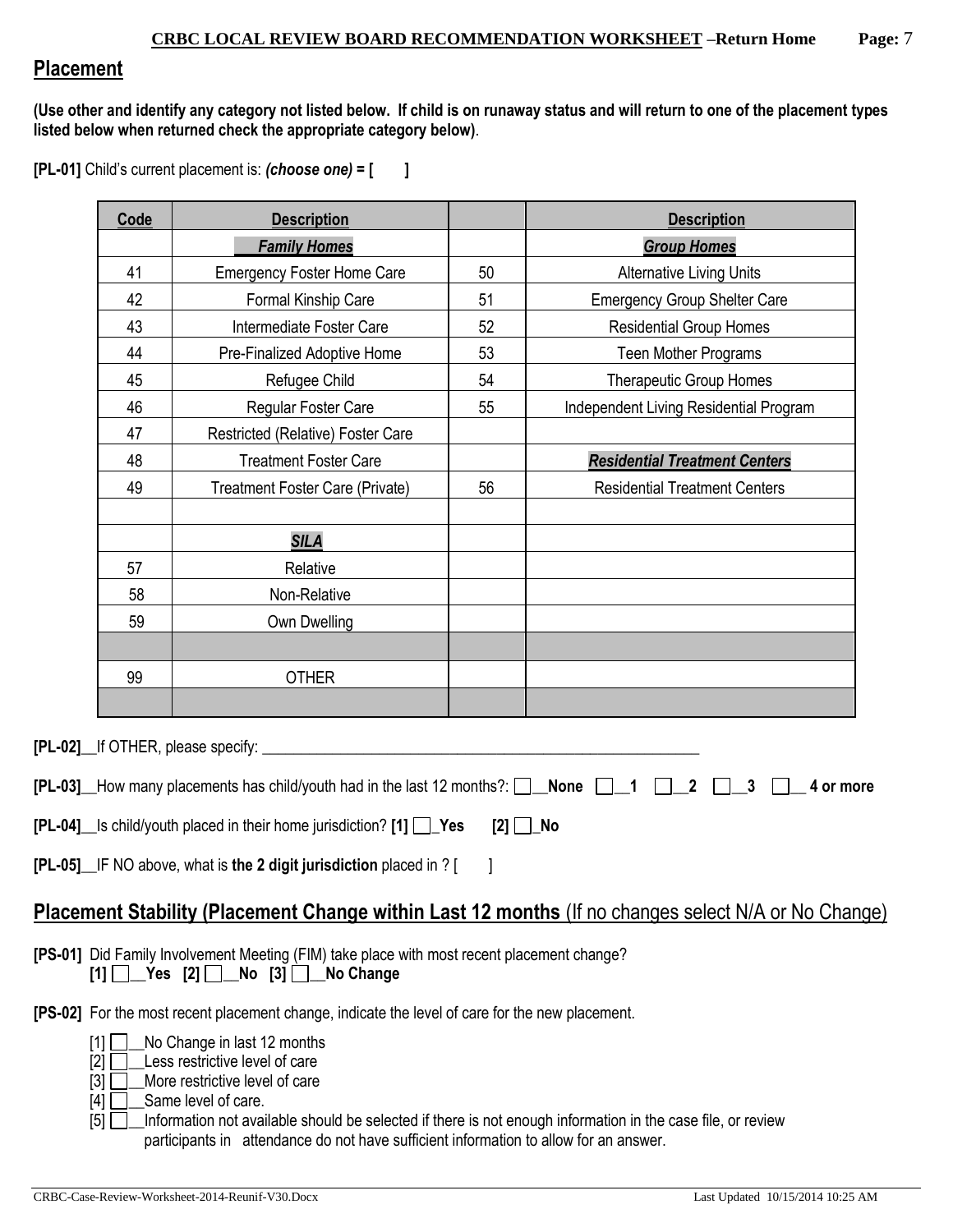**[PS-02]** If the most recent placement change occurred for a positive reason, please indicate the primary reason below.

[1] **Transition towards Permanency Goal** 

 $[2]$   $\Box$  Placement with Relatives

 $[3]$  Placement with Siblings

 $[4]$   $\Box$  Other

[5] Not Applicable should be selected if the move did not occur for a positive reason, or the child did not experience a placement move in the past 12 months

- **[PS-03]** If the child's most recent placement change was primarily related to provider specific issues, please indicate the primary issue below.
	- [1] Provider home closed
	- [2] **D** Provider request (due to issues unrelated to the child)
	- [3] **Allegation of Provider Abuse/Neglect**
	- $[4]$   $\Box$  Founded incident of provider abuse/neglect

 $[5]$  Other

[6]  $\Box$  Not Applicable should be selected if the placement change was not due to a provider specific issue, or the child did not experience a placement move in the past 12 months.

- [7]  $\Box$  Information not available should be selected if there is not enough information in the case file, or review participants in attendance do not have sufficient information to allow for an answer.
- **[PS-04]** If the child's most recent placement change was primarily related to the child's specific issues, please indicate the primary issue below.
	- $[1]$  Behavioral
	- $[2]$  Health
	- [3] **Threats of Harm to Self or Others**
	- [4] **D**\_Sexualized
	- $[5]$  Delinquent Behavior
	- $[6]$  Runaway
	- [7] **\_\_\_Hospitalization**
	- $[8]$  Other
	- [9]  $\Box$  Not Applicable should be selected if the reason for the most recent placement change was unrelated to any specific behavior on the part of the child, or the child did not experience a placement move in the past 12 months.
	- [0]  $\Box$  Information not available should be selected if there is not enough information in the case file, or review participants in attendance do not have sufficient information to allow for an answer.
- **[PS-05]** While the child/youth was in the placement from which they were moved, were placement specific services provided adequate to support the foster parent (e.g., transportation, respite care, foster family counseling)?
	- $[1] \Box$  Yes  $[2]$  No
	- **[3]**  $\Box$  **Not Applicable** should be selected if the child did not experience a placement change in the past 12 months, if the placement was from a shelter or temporary placement setting, or the child did not experience a placement move in the past 12 months.
	- **[4] \_\_Information not available** should be selected if there is not enough information in the case file, or review participants in attendance do not have sufficient information to allow for an answer.

**[PS-06]** For the current placement, is there information that indicates a match between the child's needs and the provider's ability

- to meet those needs?
- $[1]$   $\Box$  Yes
- **[2] \_\_No**
- **[3] \_\_N/A** *should not be used*. However, it is included on the instrument in the event a reviewer encounters an odd circumstance in which it would not make sense to select any other option, such as in the case of a child on runaway status.
- **[4] \_\_Information not available** should be selected if there is not enough information in the case file, or review participants in attendance do not have sufficient information to allow for an answer.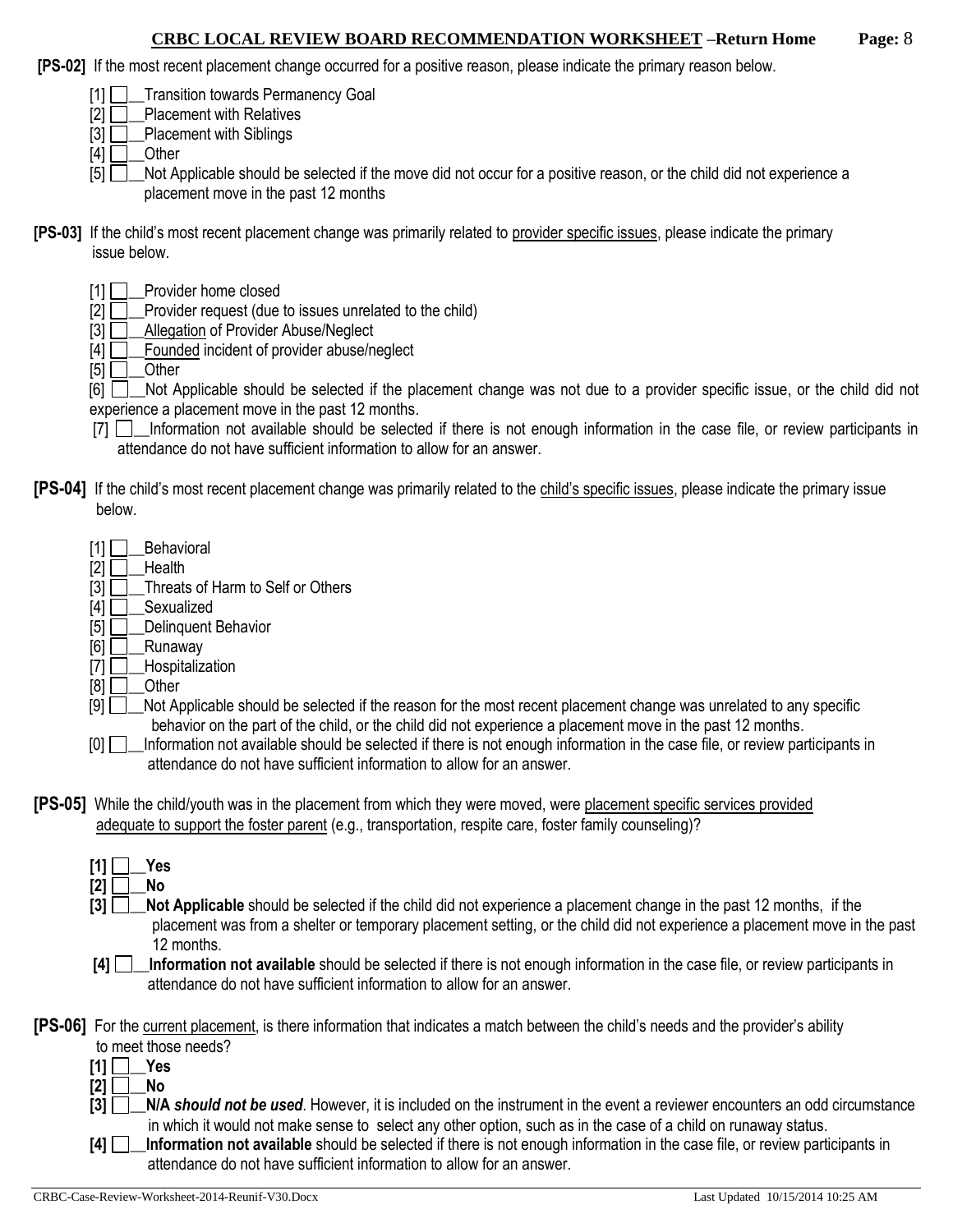| Board's Placement Recommendations (Mandatory if the Board <b>DISAGREES</b> with the placement plan.) |
|------------------------------------------------------------------------------------------------------|
|------------------------------------------------------------------------------------------------------|

**[PS-07] [1]\_\_ \_\_Yes, The Board Agrees** with the Departments **Placement** plan.

**[2]\_\_ \_\_No, The Board Disagrees** with the Departments **Placement** plan.

*If NO, what Placement Plan does the Board Recommend? And Why?*

**[PS-08] \_\_***(Choose Placement Code from Placement Table)* **\_\_\_[ ]**

# **Case Worker Visits**

**[CW-01]\_\_**What is the frequency of caseworker contact/visits between the social worker and the child/youth? Choose from below:

\_\_\_\_\_\_\_\_\_\_\_\_\_\_\_\_\_\_\_\_\_\_\_\_\_\_\_\_\_\_\_\_\_\_\_\_\_\_\_\_\_\_\_\_\_\_\_\_\_\_\_\_\_\_\_\_\_\_\_\_\_\_\_\_\_\_\_\_\_\_\_\_\_\_\_\_\_\_\_\_\_\_\_\_\_\_\_\_\_\_\_\_\_\_\_\_\_\_\_\_\_\_\_\_\_\_\_\_\_\_\_\_\_ \_\_\_\_\_\_\_\_\_\_\_\_\_\_\_\_\_\_\_\_\_\_\_\_\_\_\_\_\_\_\_\_\_\_\_\_\_\_\_\_\_\_\_\_\_\_\_\_\_\_\_\_\_\_\_\_\_\_\_\_\_\_\_\_\_\_\_\_\_\_\_\_\_\_\_\_\_\_\_\_\_\_\_\_\_\_\_\_\_\_\_\_\_\_\_\_\_\_\_\_\_\_\_\_\_\_\_\_\_\_\_\_\_ \_\_\_\_\_\_\_\_\_\_\_\_\_\_\_\_\_\_\_\_\_\_\_\_\_\_\_\_\_\_\_\_\_\_\_\_\_\_\_\_\_\_\_\_\_\_\_\_\_\_\_\_\_\_\_\_\_\_\_\_\_\_\_\_\_\_\_\_\_\_\_\_\_\_\_\_\_\_\_\_\_\_\_\_\_\_\_\_\_\_\_\_\_\_\_\_\_\_\_\_\_\_\_\_\_\_\_\_\_\_\_\_\_ \_\_\_\_\_\_\_\_\_\_\_\_\_\_\_\_\_\_\_\_\_\_\_\_\_\_\_\_\_\_\_\_\_\_\_\_\_\_\_\_\_\_\_\_\_\_\_\_\_\_\_\_\_\_\_\_\_\_\_\_\_\_\_\_\_\_\_\_\_\_\_\_\_\_\_\_\_\_\_\_\_\_\_\_\_\_\_\_\_\_\_\_\_\_\_\_\_\_\_\_\_\_\_\_\_\_\_\_\_\_\_\_\_

- [ 0 ]\_\_\_Daily
- [1] Once a week
- [ 2 ] More than once a week
- [3] Less than once a week, but at least twice a month
- [4] Less than twice a month, but at least once a month
- [5] Less than once a month
- [6] Never
- [ 7 ]\_\_\_\_ Quartely

| $[CW-02]$ LDSS reports visits but is undocumented $[1]$ $[2]$ $[2]$ $[3]$ |  |  |
|---------------------------------------------------------------------------|--|--|

# **Health and Mental Health (ALL AGES)**

|  | [HM-00] _ Does child/youth have developmental or other special needs? [1] $\Box$ Yes [2] $\Box$ No |  |  |
|--|----------------------------------------------------------------------------------------------------|--|--|
|  |                                                                                                    |  |  |

|  |  | [HM-01] _ Does child/youth have completed medical records? [1] □ Yes [2] □ No |  |  |  |
|--|--|-------------------------------------------------------------------------------|--|--|--|
|--|--|-------------------------------------------------------------------------------|--|--|--|

| [HM-02]_Did child/youth receive a comprehensive health assessment, including mental health and quality services in a timely manner to |  |  |
|---------------------------------------------------------------------------------------------------------------------------------------|--|--|
| address their needs? [1] $\Box$ Yes [2] $\Box$ No                                                                                     |  |  |

|  | [HM-03] _Does the child/youth take any prescription medications? [1] [ __ Yes [2] [ __ No |  |  |  |  |  |  |
|--|-------------------------------------------------------------------------------------------|--|--|--|--|--|--|
|--|-------------------------------------------------------------------------------------------|--|--|--|--|--|--|

|  | [HM-04] Does child/youth take any psychotropic medication? [1] Yes [2] 1 No |  |  |  |  |  |
|--|-----------------------------------------------------------------------------|--|--|--|--|--|
|--|-----------------------------------------------------------------------------|--|--|--|--|--|

**[HM-05]\_\_**If yes, date of last medication review\_\_\_\_\_/\_\_\_\_\_/\_\_\_\_\_\_\_\_\_

| [HM-06] If child/youth has a mental health issue and is transitioning out of care do they have an identified plan to obtain services in the |  |  |  |
|---------------------------------------------------------------------------------------------------------------------------------------------|--|--|--|
| mental health care system? [1] $\Box$ Yes [2] $\Box$ No [3] $\Box$ No Mental Health Issue [4] $\Box$ N/A                                    |  |  |  |

**[HM-07]\_\_**Does child/youth have substance problems? **[1] \_Yes [2] \_No** 

|  |  | [HM-08] Are substance abuse problems being addressed? [1] \correspondence [2] \correspondence Abuse Problem |
|--|--|-------------------------------------------------------------------------------------------------------------|
|  |  |                                                                                                             |

|  | [HM-09] _ Does Local Board Agree that substance abuse needs are being met ? [1] $\Box$ Yes [2] $\Box$ No [3] $\Box$ N/A |  |  |
|--|-------------------------------------------------------------------------------------------------------------------------|--|--|
|--|-------------------------------------------------------------------------------------------------------------------------|--|--|

|  |  | [HM-10] _Does the child/youth have any behavioral issues? [1] [J_Yes [2] [J_No |  |  |
|--|--|--------------------------------------------------------------------------------|--|--|
|--|--|--------------------------------------------------------------------------------|--|--|

**[HM-11]** Does Local Board Agree that health and mental health needs are being met ? **[1]** Yes **[2] No [3] N/A**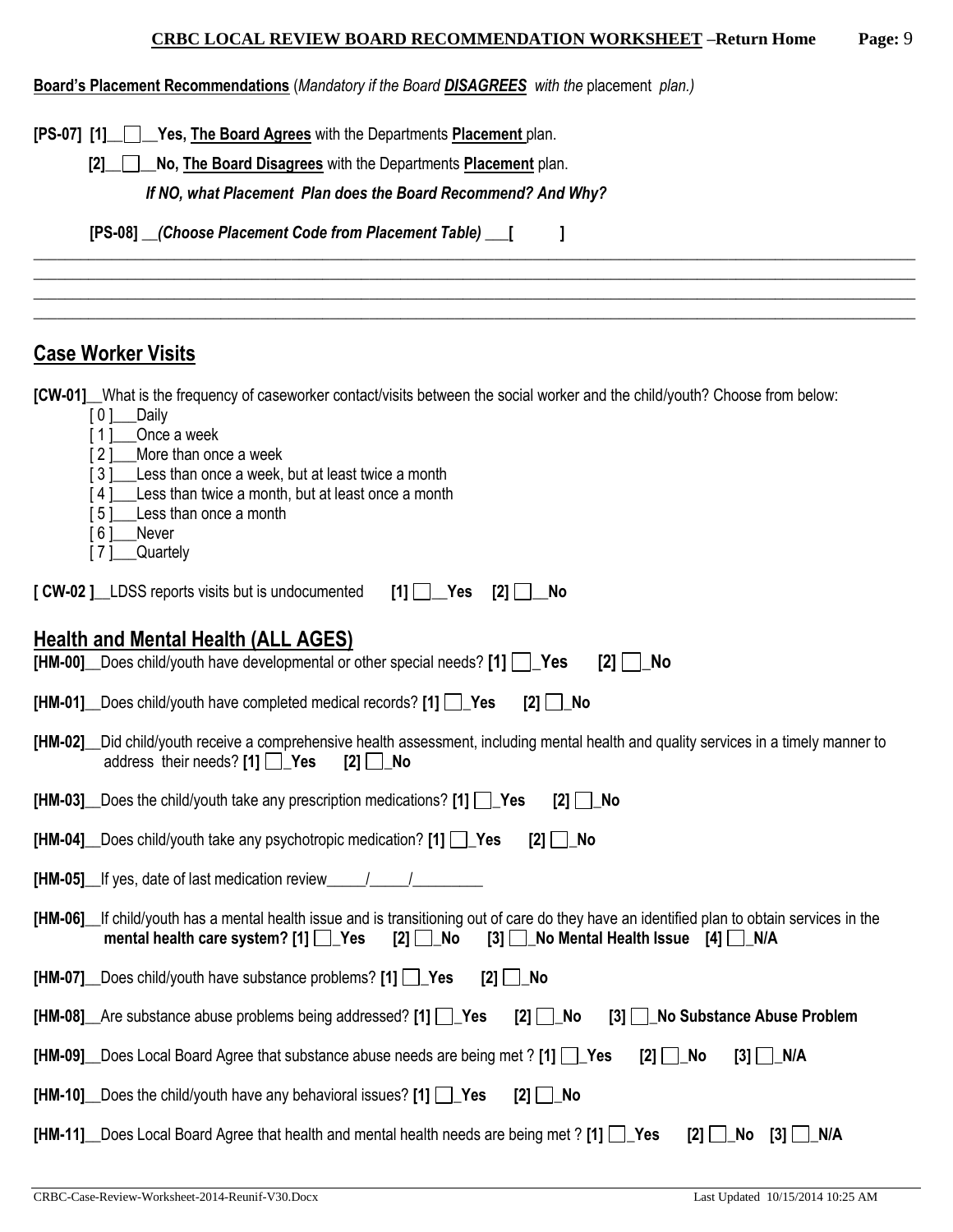| <b>CRBC LOCAL REVIEW BOARD RECOMMENDATION WORKSHEET -Return Home</b> | Page: $10$ |
|----------------------------------------------------------------------|------------|
|                                                                      |            |

| [HM-12]_Health/Mental Health Comments: (Use back page for more) |  |
|-----------------------------------------------------------------|--|
|-----------------------------------------------------------------|--|

| <b>Education (ALL Ages)</b>                                                                                                                                                                                                                                                  |
|------------------------------------------------------------------------------------------------------------------------------------------------------------------------------------------------------------------------------------------------------------------------------|
| <b>[ED-01]</b> Is child/youth enrolled in school or other educational/vocational program ? [1] $\Box$ Yes [2] $\Box$ No<br>$[3]$ $\Box$ N/A due to age                                                                                                                       |
| <b>[ED-02]</b> Does child/youth have a 504 plan or IEP ? [1] $\sqrt{$ Yes<br>$[2]$ No                                                                                                                                                                                        |
| <b>[ED-03]</b> If yes, is there a copy in the child's/youth's record ? $[1]$ $\Box$ Yes<br>$[2]$ No                                                                                                                                                                          |
| [ED-04] _ Does child/youth have concrete plan detailing how they will complete high school/GED/earn certificate program? (Age 15/16)<br>$[2]$ $\Box$ No<br>$[3]$ Mot 15 or 16<br>$[1]$ $\Box$ Yes                                                                            |
| [ED-05] Does child/youth have concrete plan for postsecondary education /employment/training ? Includes FAFSA (Age17)<br>$[3]$ Not 17<br>$[1]$ $\Box$ Yes                                                                                                                    |
| [ED-06] If child/youth is pursing Higher education did they apply for FAFSA ? (Age17)<br>$[1]$ $\Box$ Yes<br>$[2] \Box$ No<br>[3] Not 17 [4] Not Pursuing Higher Education                                                                                                   |
| [ED-07] Was child/youth referred for an ETV Grant?<br>$[1]$ $\Box$ Yes<br>$[2]$ $\Box$ No<br>$[3]$ $\Box$ N/A                                                                                                                                                                |
| [ED-08] s there a transition plan for child/youth with specific educational goals and financial assistance goals? (Age 17)<br>$[2]$ No<br>$[3]$ Not 17<br>$[1]$ $\Box$ Yes                                                                                                   |
| [ED-09] Does child/youth have access to postsecondary supportive services?<br>$[1]$ $\Box$ Yes<br>[2] $□$ No                                                                                                                                                                 |
| [ED-10] If child/youth is disabled and exiting school are they aware of and engaged with community supports? (Age 20)<br>$[3]$ Not 20<br>$[1] \square$ Yes<br>$[2] \Box$ No<br>$[4]$ Not Disabled<br>[5] Not Exiting School<br>(If NO above, Enter REASON in Comments below) |
| [ED-11] Does Local Board Agree that child/youth is being appropriately prepared to meet educational goals?<br>$[1]$ $\Box$ Yes<br>$[2]$ No                                                                                                                                   |
| [ED-12] Education Comments                                                                                                                                                                                                                                                   |
|                                                                                                                                                                                                                                                                              |
|                                                                                                                                                                                                                                                                              |
| <b>READY BY 21 (TRANSITIONING YOUTH)</b>                                                                                                                                                                                                                                     |
| <b>Employment</b> (14 and older)                                                                                                                                                                                                                                             |
| [EM-01] Is child/youth currently participating in paid or unpaid work experience?<br>[1] $\Box$ Yes<br>[2] $□$ No                                                                                                                                                            |
| [EM-02] Is child/youth currently participating in paid or unpaid work experience that is relevant to career field of chioice?<br>[3] Unknown (Enter REASON in Comments below)<br>$[1]$ $\Box$ Yes<br>$[2]$ $\Box$ No                                                         |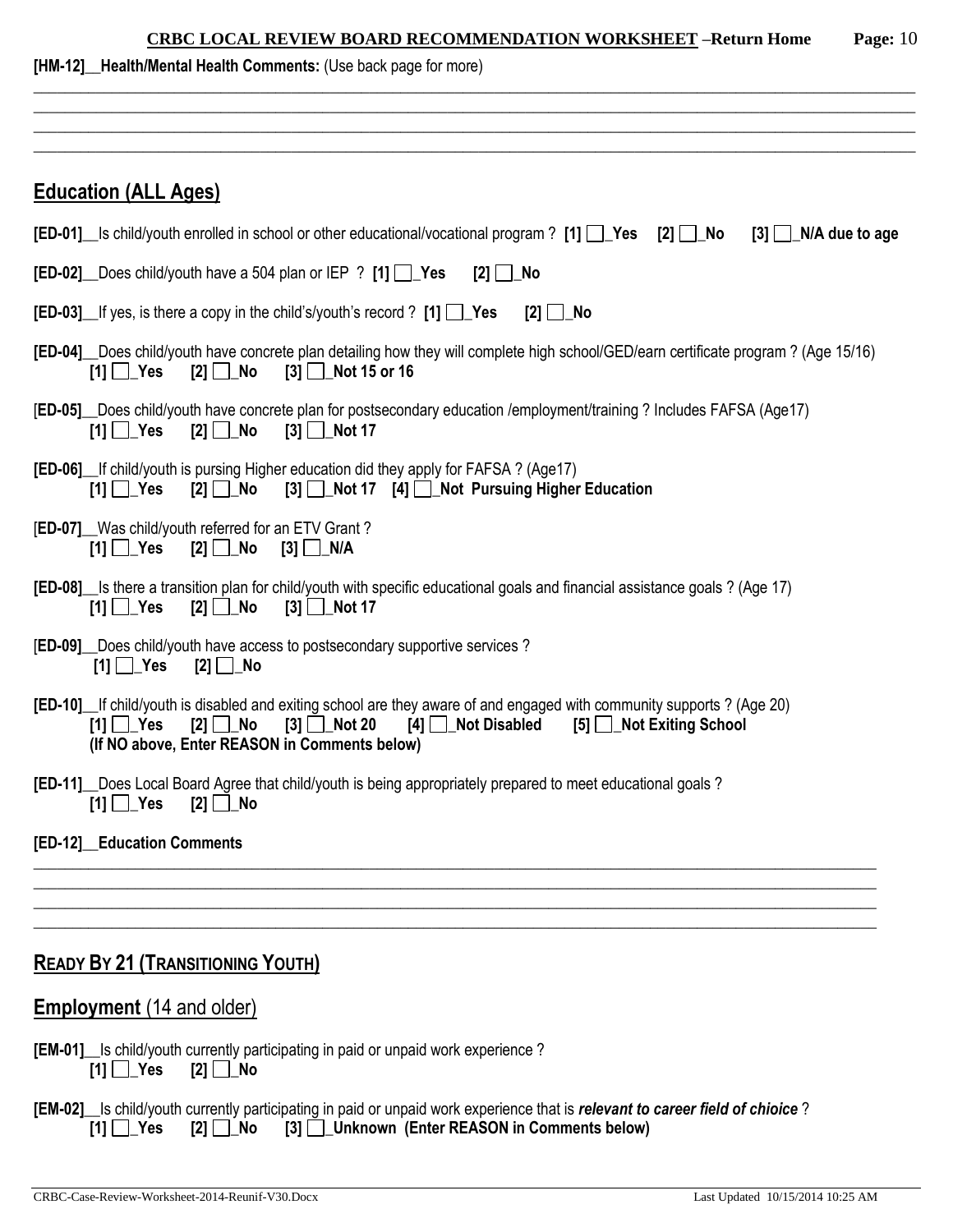| <b>CRBC LOCAL REVIEW BOARD RECOMMENDATION WORKSHEET -Return Home</b><br>Page: $11$                                                                                                                        |
|-----------------------------------------------------------------------------------------------------------------------------------------------------------------------------------------------------------|
| [EM-03] Has caseworker referred child/youth to summer or year round training and employment opportunities through MD Rise?<br>[3] Not Eligible due to age<br>$[2]$ No<br>$[1]$ $\Box$ Yes                 |
| [EM-04] If child/youth is 20 years old and employed are they earning a living wage ? (\$10hr)<br>$[2] \square$ No<br>$[3]$ Not 20 $[4]$ Not Employed<br>$[1]$ $\Box$ Yes<br>$[5]$ Unknown                 |
| [EM-05] Does Local Board Agree that child/youth is being appropriately prepared to meet employment goals?<br>$[1]$ $\Box$ Yes<br>$[2]$ $\Box$ No<br>$[3]$ $\Box$ N/A                                      |
| [EM--06]_Employment Comments                                                                                                                                                                              |
|                                                                                                                                                                                                           |
| <b>Housing</b>                                                                                                                                                                                            |
| [HT-01] For youth transitioning out of care, has housing been specified?<br>$[1]$ $\Box$ Yes<br>$[2] \square$ No<br>[3] Not Transitioning Out of Care<br>$[4]$ $\Box$ N/A                                 |
| [HT-02] For youth transitioning was information on alternative housing options provided?<br>[3] Not Transitioning Out of Care<br>$[2]$ No<br>$[4]$ $\Box$ N/A<br>$[1]$ $\Box$ Yes                         |
| [HT-03] Does Local Board Agree with the transitional housing plan?<br>[2] No [3] Not Transitioning Out of Care<br>$[1]$ $\Box$ Yes<br>$[4]$ $\Box$ N/A                                                    |
| [HT-04]_Housing Comments                                                                                                                                                                                  |
|                                                                                                                                                                                                           |
| [RD-01] Does Local Board Agree that the youth is being appropriately prepared for Transition out of care?<br>$[1]$ $\Box$ Yes<br>[3] <b>Not Transitioning Out of Care</b><br>$[2]$ No<br>$[4]$ $\Box$ N/A |
| <b>COURT</b>                                                                                                                                                                                              |
| (MM/DD/YYYY)                                                                                                                                                                                              |
| [CT-02] When is the next court date? $\frac{1}{\sqrt{1-\frac{1}{2}}}\$ (MM/DD/YYYY)                                                                                                                       |
| [CT-03] Court Comments: (Use back page for more)                                                                                                                                                          |
| [CT-04] Does child/youth have a Court Appointed Special Advocate (CASA)? [1] [ Yes [2] [ No                                                                                                               |
| [CT-05] Are there mandates from the court? [1] $\Box$ Yes (If yes, explain in comments) [2] $\Box$ No                                                                                                     |
| [CT-06] Mandates Comments: (Use back page for more)                                                                                                                                                       |
|                                                                                                                                                                                                           |

CRBC-Case-Review-Worksheet-2014-Reunif-V30.Docx Last Updated 10/15/2014 10:25 AM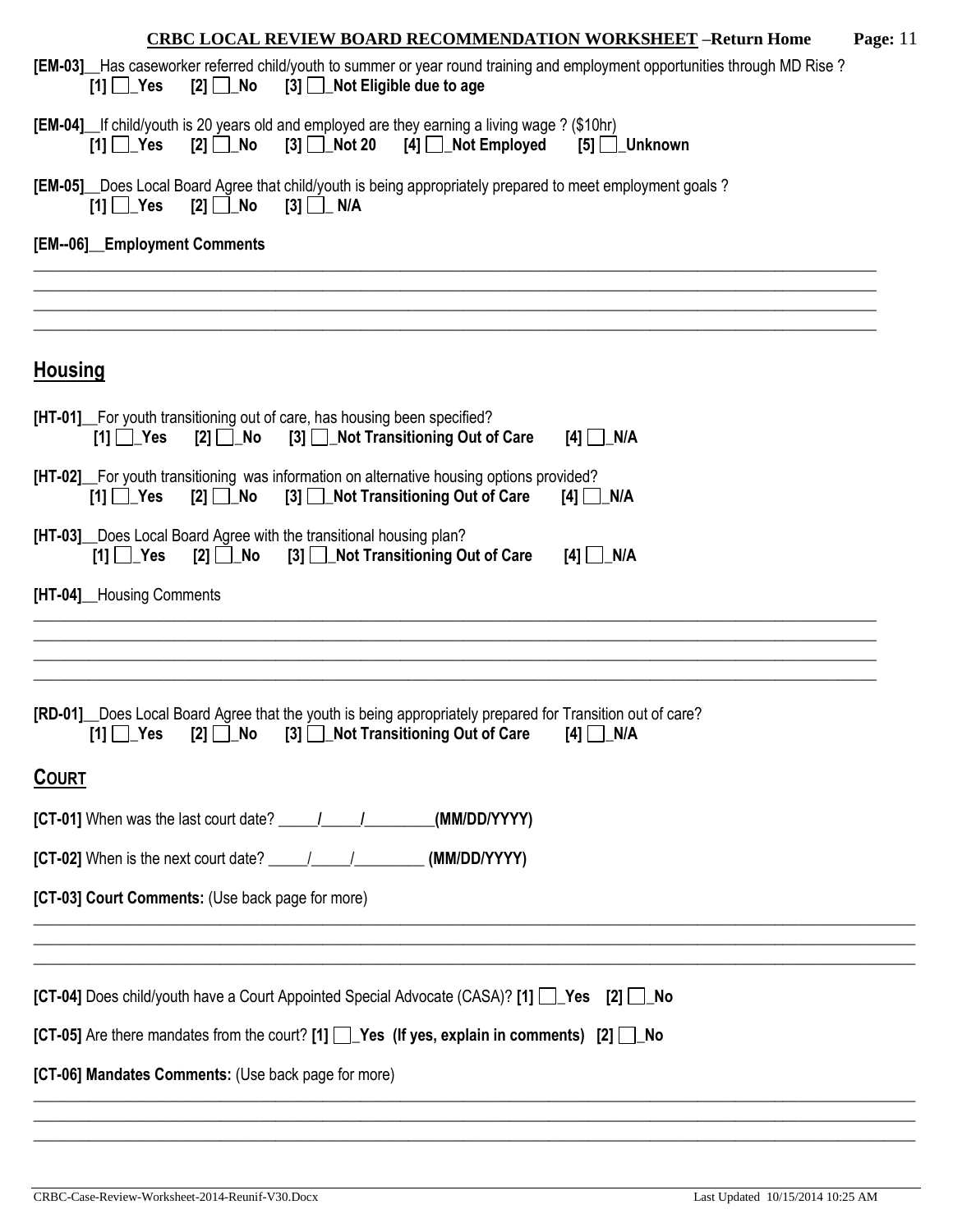\_\_\_\_\_\_\_\_\_\_\_\_\_\_\_\_\_\_\_\_\_\_\_\_\_\_\_\_\_\_\_\_\_\_\_\_\_\_\_\_\_\_\_\_\_\_\_\_\_\_\_\_\_\_\_\_\_\_\_\_\_\_\_\_\_\_\_\_\_\_\_\_\_\_\_\_\_\_\_\_\_\_\_\_\_\_\_\_\_\_\_\_\_\_\_\_\_\_\_\_\_\_\_\_\_\_\_\_\_\_\_\_\_ \_\_\_\_\_\_\_\_\_\_\_\_\_\_\_\_\_\_\_\_\_\_\_\_\_\_\_\_\_\_\_\_\_\_\_\_\_\_\_\_\_\_\_\_\_\_\_\_\_\_\_\_\_\_\_\_\_\_\_\_\_\_\_\_\_\_\_\_\_\_\_\_\_\_\_\_\_\_\_\_\_\_\_\_\_\_\_\_\_\_\_\_\_\_\_\_\_\_\_\_\_\_\_\_\_\_\_\_\_\_\_\_\_ \_\_\_\_\_\_\_\_\_\_\_\_\_\_\_\_\_\_\_\_\_\_\_\_\_\_\_\_\_\_\_\_\_\_\_\_\_\_\_\_\_\_\_\_\_\_\_\_\_\_\_\_\_\_\_\_\_\_\_\_\_\_\_\_\_\_\_\_\_\_\_\_\_\_\_\_\_\_\_\_\_\_\_\_\_\_\_\_\_\_\_\_\_\_\_\_\_\_\_\_\_\_\_\_\_\_\_\_\_\_\_\_\_

**[CT-07]** Is there evidence in the child's/youth's case record of follow-up with regards to court orders/mandates? **[1] \_Yes [2] \_No [3] \_No Court Order Mandates**

If yes dates:

| $[CI-08]$<br>(data#1)         | (MM/DD/YYYY) |
|-------------------------------|--------------|
| $\mathsf{ICT-09}$<br>(data#2) | (MM/DD/YYYY) |
| $[CI-10]$<br>(data#3)         | (MM/DD/YYYY) |
| <b>ICT-111</b><br>(data#4)    | (MM/DD/YYYY) |

**[CT-12] Court Order Comments:** (Use back page for more)

### **RISK INDICATORS**

| [RI-00] Are there any indicators of risk ?: [1] Pes [2] No (SKIP to SAFETY)                                                                                                                                                                                         |
|---------------------------------------------------------------------------------------------------------------------------------------------------------------------------------------------------------------------------------------------------------------------|
| $\begin{bmatrix} RI-01 \end{bmatrix}$ [1] a CPS report is under review                                                                                                                                                                                              |
| $[RI-02]$ [2] Abuse (for this child in home)                                                                                                                                                                                                                        |
| found to be $[RI-03]$ $\Box$ $(I)$ indicated $\Box$ $(U)$ unsubstantiated for this child in this home                                                                                                                                                               |
| $[RI-04]$ [3] Neglect (for this child in home)                                                                                                                                                                                                                      |
| found to be $[\text{RI-05}]$ $\Box$ (I) indicated $\Box$ (U) unsubstantiated for this child in this home                                                                                                                                                            |
| $[RI-06]$   $[4]$ Abuse (for another child in home)                                                                                                                                                                                                                 |
| found to be $[RI-07]$ $[$ $[$ $]$ $[$ $]$ indicated $[$ $]$ $[$ $[$ $]$ $[$ $]$ $[$ $]$ $[$ $]$ $[$ $]$ $[$ $]$ $[$ $]$ $[$ $]$ $[$ $]$ $[$ $]$ $[$ $]$ $[$ $]$ $[$ $]$ $[$ $]$ $[$ $]$ $[$ $]$ $[$ $]$ $[$ $]$ $[$ $]$ $[$ $]$ $[$ $]$ $[$ $]$ $[$ $]$ $[$ $]$ $[$ |
| $[RI-08]$ $[5]$ Neglect (for another child in home)                                                                                                                                                                                                                 |
| found to be $[RI-09]$ $\Box$ $(I)$ indicated $\Box$ $(U)$ unsubstantiated for another child in this home                                                                                                                                                            |
| <b>[RI-10]</b> [6] There a risk of domestic violence occurring in this household                                                                                                                                                                                    |
| <b>[RI-11]</b>   [7] Parental visits subject the child to risk                                                                                                                                                                                                      |
| <b>[RI-12]</b> [8] A household member has history of violence, child abuse, or child neglect                                                                                                                                                                        |
| <b>[RI-13]</b> [9] Belief that a caregiver in this home is suspected of having a substance abuse problem                                                                                                                                                            |

#### *Board's Risk Indicator Comments/Recommendations:*

**SAFETY PROTOCOLS**

| [SA-01] Is there a SafeC in the record? $[1]$ $\Box$ Yes $[2]$ $\Box$ No |  |  |  |  |  |  |  |
|--------------------------------------------------------------------------|--|--|--|--|--|--|--|
|--------------------------------------------------------------------------|--|--|--|--|--|--|--|

**[SA-02] If there are INDICATORS of RISK, has applicable safety assessments and child protection protocols been followed ?**   $[1]$   $[2]$   $[2]$   $[3]$   $[4]$   $[5]$   $[5]$   $[6]$   $[6]$   $[7]$   $[8]$   $[8]$   $[6]$   $[6]$   $[6]$   $[6]$   $[6]$   $[6]$   $[6]$   $[6]$   $[6]$   $[6]$   $[6]$   $[6]$   $[6]$   $[6]$   $[6]$   $[6]$   $[6]$   $[6]$   $[6]$   $[6]$   $[6]$   $[6]$   $[6]$   $[6]$   $[6]$ 

\_\_\_\_\_\_\_\_\_\_\_\_\_\_\_\_\_\_\_\_\_\_\_\_\_\_\_\_\_\_\_\_\_\_\_\_\_\_\_\_\_\_\_\_\_\_\_\_\_\_\_\_\_\_\_\_\_\_\_\_\_\_\_\_\_\_\_\_\_\_\_\_\_\_\_\_\_\_\_\_\_\_\_\_\_\_\_\_\_\_\_\_\_\_\_\_\_\_\_\_\_\_\_\_\_\_\_\_\_\_\_\_ \_\_\_\_\_\_\_\_\_\_\_\_\_\_\_\_\_\_\_\_\_\_\_\_\_\_\_\_\_\_\_\_\_\_\_\_\_\_\_\_\_\_\_\_\_\_\_\_\_\_\_\_\_\_\_\_\_\_\_\_\_\_\_\_\_\_\_\_\_\_\_\_\_\_\_\_\_\_\_\_\_\_\_\_\_\_\_\_\_\_\_\_\_\_\_\_\_\_\_\_\_\_\_\_\_\_\_\_\_\_\_\_ \_\_\_\_\_\_\_\_\_\_\_\_\_\_\_\_\_\_\_\_\_\_\_\_\_\_\_\_\_\_\_\_\_\_\_\_\_\_\_\_\_\_\_\_\_\_\_\_\_\_\_\_\_\_\_\_\_\_\_\_\_\_\_\_\_\_\_\_\_\_\_\_\_\_\_\_\_\_\_\_\_\_\_\_\_\_\_\_\_\_\_\_\_\_\_\_\_\_\_\_\_\_\_\_\_\_\_\_\_\_\_\_

- **[SA-03] \_[1]\_**required CPS report not filed
- **[SA-04]**  $\boxed{\phantom{1}\phantom{1}}$  [2] child's case worker has not completed an inventory of who lives in the house
- **[SA-05]**  $\Box$  **[3]** required visits with child have not occurred
- **[SA-06] \_[4]\_**foster home recon overdue
- **[SA-07]**  $\boxed{)}$  [5] placement agency has not filed required quarterly report
- **[SA-08] [6] abuse/investigation pending**
- **[SA-09] 17]** neglect Investigation is pending
- **[SA-10] \_[8]\_**required procedures not completed

 $[SA-11]$  is there a safety plan?  $[1]$   $\Box$  Yes  $[2]$   $\Box$  No  $[3]$   $\Box$  N/A  $\overline{[S_A-12]}$  If Yes, has the safety plan been:  $\overline{[1]}\ \overline{]}$  fully implemented  $\overline{[2]}\ \overline{]}$  partially implemented